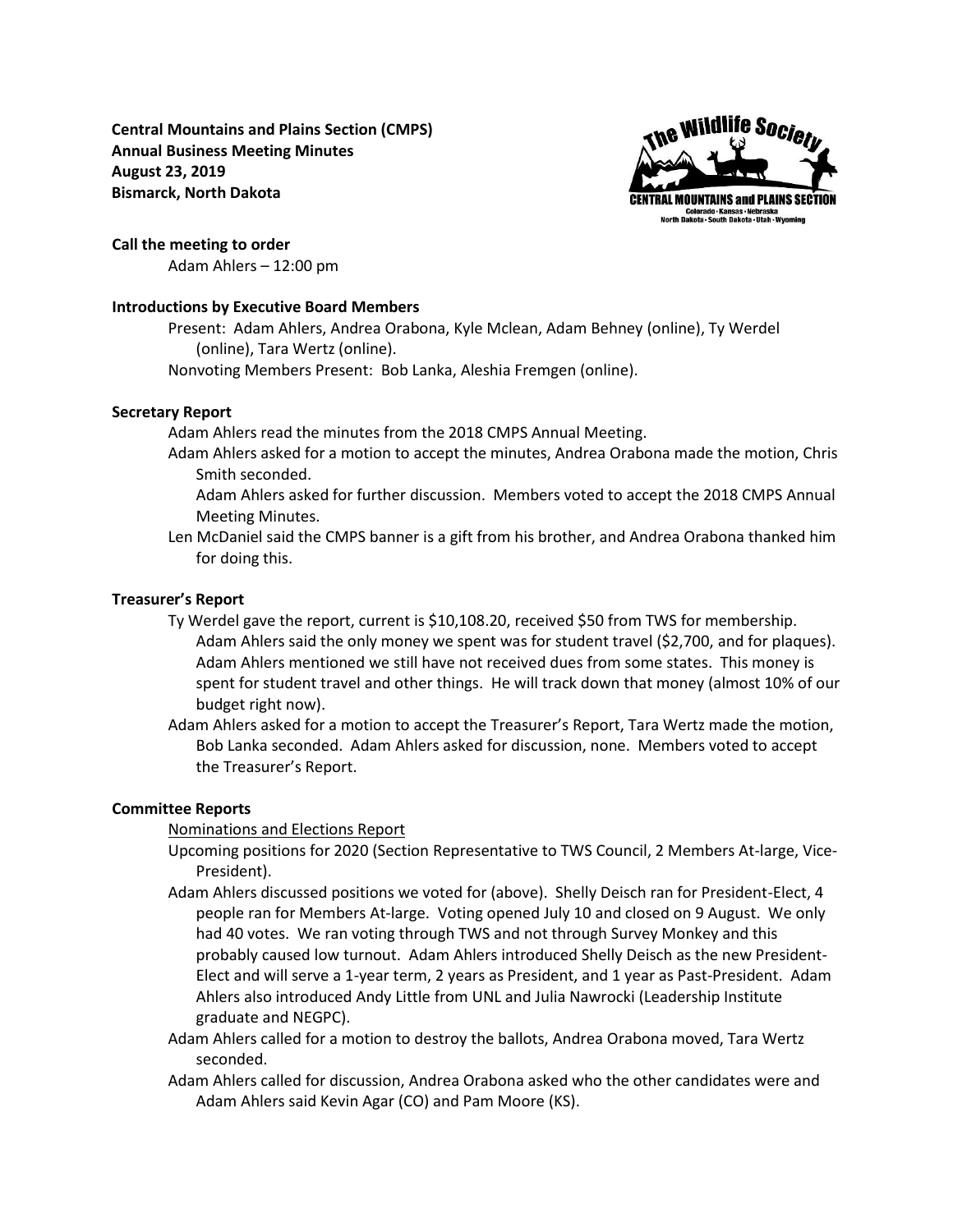- Adam Ahlers mentioned voting issues and asked for people to speak with him and tell him their issues. We moved from Survey Monkey because of the costs and some other political issues. Less than 1% voted. Andrea Orabona said one of the reason we went through TWS is because after we have more than 100 voters, CMPS must pay to use Survey Monkey for the election.
- Patsy Crooke asked about CMPS Bylaws for number of candidates for President-Elect. Adam Ahlers stated that we only needed one, but would need 2 for the Section Representative to TWS Council.
- Bob Lanka provided some guidance about email voting, and Adam Ahlers noted there may be issues with privacy.

## Membership

Valley City State University status as a student chapter of TWS.

Adam Ahlers mentioned that Valley City State University has now met all requirements for a Student Chapter of TWS. Adam Ahlers consulted Andrea Orabona about who should vote on this (whole membership or just Executive Board). Andrea Orabona confided just the Executive Board. Adam Ahlers called for a motion to accept the VCSU Student Chapter of TWS into CMPS. Kyle Mclean made the motion, Andrea Orabona seconded. Adam Ahlers called for discussion. The Executive Board voted unanimously in favor. Bob Lanka mentioned this is the 17<sup>th</sup> Student Chapter in CMPS. Patsy Crooke mentioned that 2 universities from ND were trying to combine efforts to be a TWS Student Chapter (Jamestown and Sitting Bull) but did not know where they were in the process. Andrea Orabona noted we should add the VCSU information to the website.

## Publicity

Aleshia Fremgen talked about publicity. We put together a newsletter 3 times a year. Discussed what is included and called for more information. She mentioned November 1, April 1, and June 15 deadlines. Aleshia wanted more

information on State and Student Chapter updates and encouraged folks to send more content. She also mentioned we have a Facebook page and wanted information to populate that, also.

Adam Ahlers said Aleshia Fremgen does a very, very good job at this work and thanked her for all of her hard work. Adam Ahlers also asked Student Chapters and professionals to send photographs and small blurbs about their work. Andrea Orabona also formally applauded Aleshia Fremgen for her hard work.

Resolutions and Position Statements

Adam Ahlers reported no new news regarding resolutions and position statements. He mentioned a conservation issue with Bob Lanka about being aware of issues happening throughout CMPS. He also discussed how CMPS finds and makes statements based on the rubric in the bylaws. Gary White stated that we should be really pushing for the Recovering America's Wildlife Act. Andrea Orabona noted that there is an excellent toolkit regarding how to promote these things on your own Chapter website. Len McDaniel noted that it is important for CMPS to take the lead on these statements, as sometimes there is political pressure from a state for an agency person to make a statement. CMPS is removed from all of this and would be a better advocate. Bob Lanka mentioned that sometimes retired agency folks will sign on to these letters and statements.

# Awards

- Professional Award and Citizens Conservation Achievement Award were discussed, and the process for nominating individuals in CMPS.
- Adam Ahlers presented this information for Vice-President Stephanie Ferrero, who was online.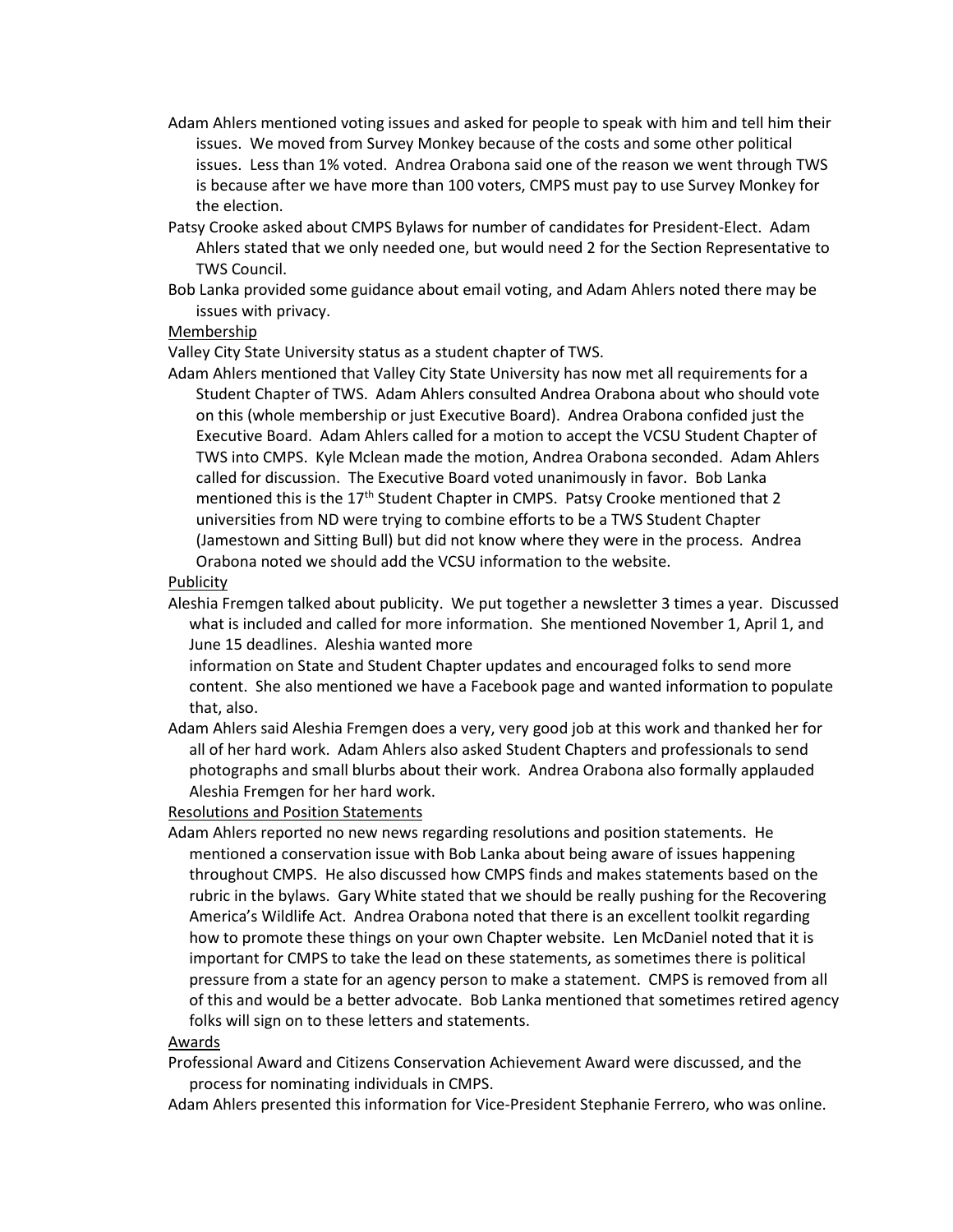He noted we had a lot of good candidates and we would talk more in depth at the awards ceremony. He also thanked folks for completing the nominations and recognizing folks in their states. Gary White talked about the Distinguished Service Award and noted that CMPS did not recognize anybody this year. He also asked folks to think about making a nomination for 2020. These nominations must go through the CMPS Executive Board and be pushed forward to TWS. Adam Ahlers mentioned that he would send out email reminders to State Chapter Presidents. Bob Lanka also reiterated that this must come through the CMPS Executive Board via the membership. Andrea Orabona said we should include information in the upcoming newsletter.

### *The Wildlife Professional* **Update**

Adam Ahlers introduced Elmer Fink, the CMPS Representative for TWP. Elmer Fink said it was important to support TWP and called for particular topics to be included for CMPS. He provided his contact information and asked folks for potential topics, discussion on topics you don't like (but always looking for stories that are not one-sided). Elmer Fink also said he would make an effort to travel to State Chapter meetings to get information for TWP. Elmer Fink also talked about the shakeup with the Editorial Board and potential changes happening at TWP. Adam Ahlers also discussed the process of selecting and vetting articles for TWP via the Board.

### **Wayne W. Sandfort Student Travel Grant Update**

This is a big expenditure for our budget. Our application deadline is 1 September 2019. Adam Ahlers mentioned that we are looking for a quick turnaround this year (only have 3 applications now). Adam Ahlers mentioned to send all applications to him or contact him with questions.

### **Concerns for Wild Equids (Terry Messmer)**

- Adam Ahlers introduced Terry Messmer to chat about the issue with wild equids in CMPS and North America. Terry Messmer presented in detail the issue regarding free-roaming equids at WAFWA. Terry Messmer mentioned that some working groups were formed from this summit. He mentioned that it is costing ~\$50million of the federal budget a year to re-wild equids. He said TWS and CMPS should be focused on efforts to reduce effects of this. He said everybody agrees there is a problem, but do not agree on the solution (e.g., euthanasia, spaying/neutering). He said adoption is not working, as we can't adopt enough young horses to make a difference. He said he will send some information for the newsletter.
- Gary White mentioned the Horse Rich and Dirt Poor movie that TWS sponsored regarding the issues with free-roaming equids. Terry Messmer showed it at the summit, but activists did not want it to be shown.
- Adam Ahlers asked for suggestions for direct action from CMPS. Andrea Orabona mentioned the documentary was one of the best she has seen as it doesn't point fingers at groups but highlights the actual problem. Terry Messmer will discuss this in more detail during his presentation later in the afternoon.

#### **2020 CMPS Annual Meeting in Wyoming (2021 in Utah)**

Adam Ahlers mentioned that our 2020 Annual Meeting will be in WY, which has changed from Utah. Utah will be held in 2021. Thanks to WY-TWS and UT-TWS for facilitating this change.